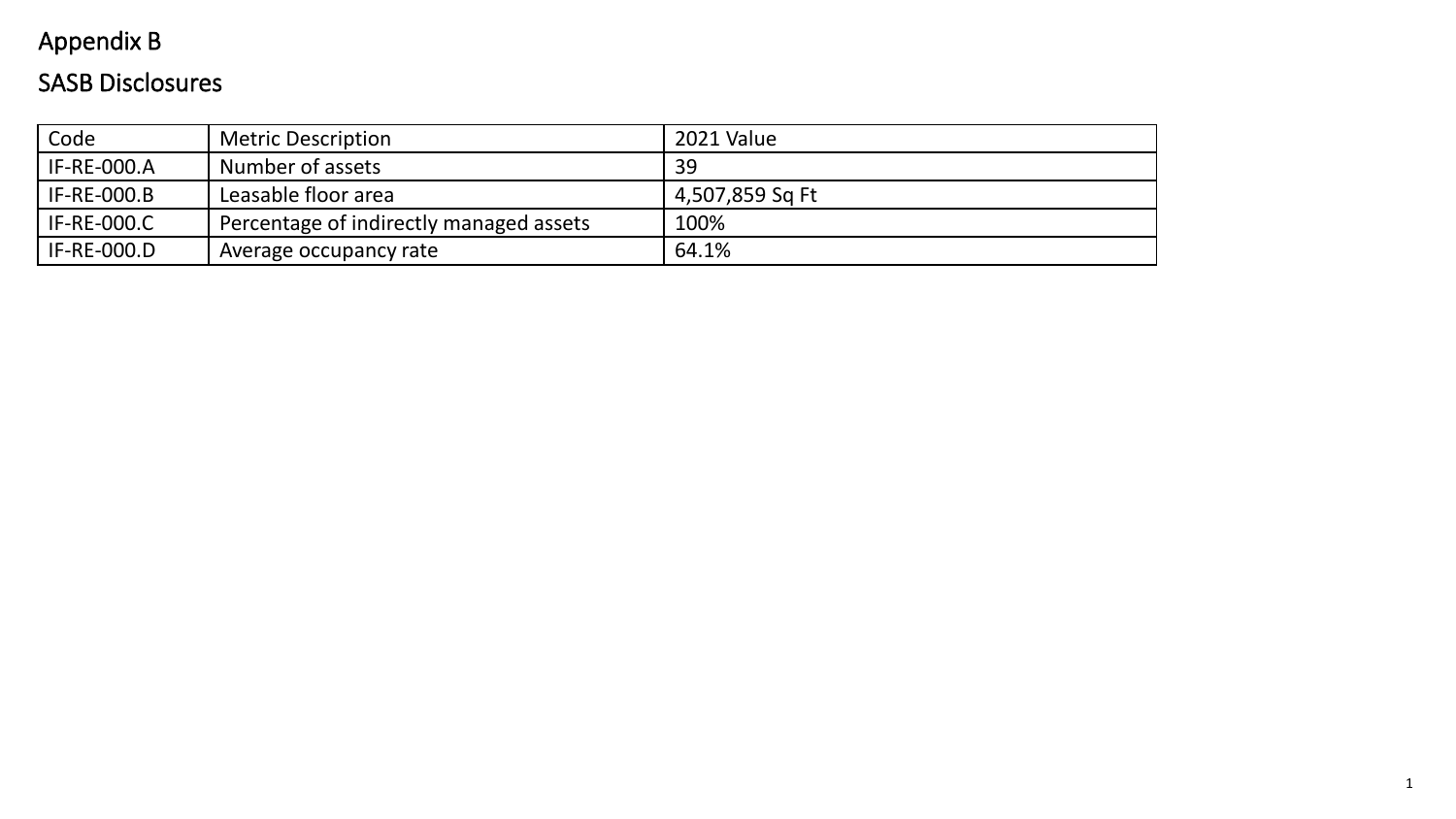#### **Sustainability Disclosure Topics & Accounting Metrics**

#### Energy Management

| Code             | <b>Metric Description</b>                                                                                                                 | 2021 Value                                                                                                                                                                                                                                                                                                                                                                                                                                                                                                                                                                                                                                                                                                                                                                                |
|------------------|-------------------------------------------------------------------------------------------------------------------------------------------|-------------------------------------------------------------------------------------------------------------------------------------------------------------------------------------------------------------------------------------------------------------------------------------------------------------------------------------------------------------------------------------------------------------------------------------------------------------------------------------------------------------------------------------------------------------------------------------------------------------------------------------------------------------------------------------------------------------------------------------------------------------------------------------------|
| IF-RE-000.130a.1 | Energy consumption data coverage as a percentage of total floor area                                                                      | 100%                                                                                                                                                                                                                                                                                                                                                                                                                                                                                                                                                                                                                                                                                                                                                                                      |
| IF-RE-000.130a.2 | Total energy consumed by portfolio area with data coverage                                                                                | 297,099.21 GJ                                                                                                                                                                                                                                                                                                                                                                                                                                                                                                                                                                                                                                                                                                                                                                             |
|                  | Percentage grid electricity                                                                                                               | 100%                                                                                                                                                                                                                                                                                                                                                                                                                                                                                                                                                                                                                                                                                                                                                                                      |
|                  | Percentage renewable energy                                                                                                               | 13.4%                                                                                                                                                                                                                                                                                                                                                                                                                                                                                                                                                                                                                                                                                                                                                                                     |
| IF-RE-000.130a.3 | Like-for-like percentage change in energy consumption for the portfolio<br>area with data coverage                                        | $-16.8%$                                                                                                                                                                                                                                                                                                                                                                                                                                                                                                                                                                                                                                                                                                                                                                                  |
| IF-RE-000.130a.4 | Percentage of eligible portfolio that has an energy rating                                                                                | 23%                                                                                                                                                                                                                                                                                                                                                                                                                                                                                                                                                                                                                                                                                                                                                                                       |
|                  | Percentage of eligible portfolio that is certified to ENERGY STAR                                                                         | 28.2%                                                                                                                                                                                                                                                                                                                                                                                                                                                                                                                                                                                                                                                                                                                                                                                     |
| IF-RE-000.130a.5 | Description of how building energy management considerations are<br>integrated into property investment analysis and operational strategy | As a hospitality REIT owner of hotel assets, we<br>understand environmental impact of operations<br>occurs primarily during new development, major<br>renovation, and on-going operation of existing assets.<br>We develop and maintain an energy conservation<br>program where various property-level initiatives are<br>implemented across our portfolio of hotels. Some of<br>those practices include adopting energy-efficient<br>design, working with operating partners to mitigate<br>energy consumption, and identifying feasible and<br>fiscally reasonable energy conservation<br>opportunities. Ongoing energy conservation<br>initiatives include energy-efficient lighting, room<br>occupancy sensors, routine energy audits, and<br>electric vehicle chargers installation. |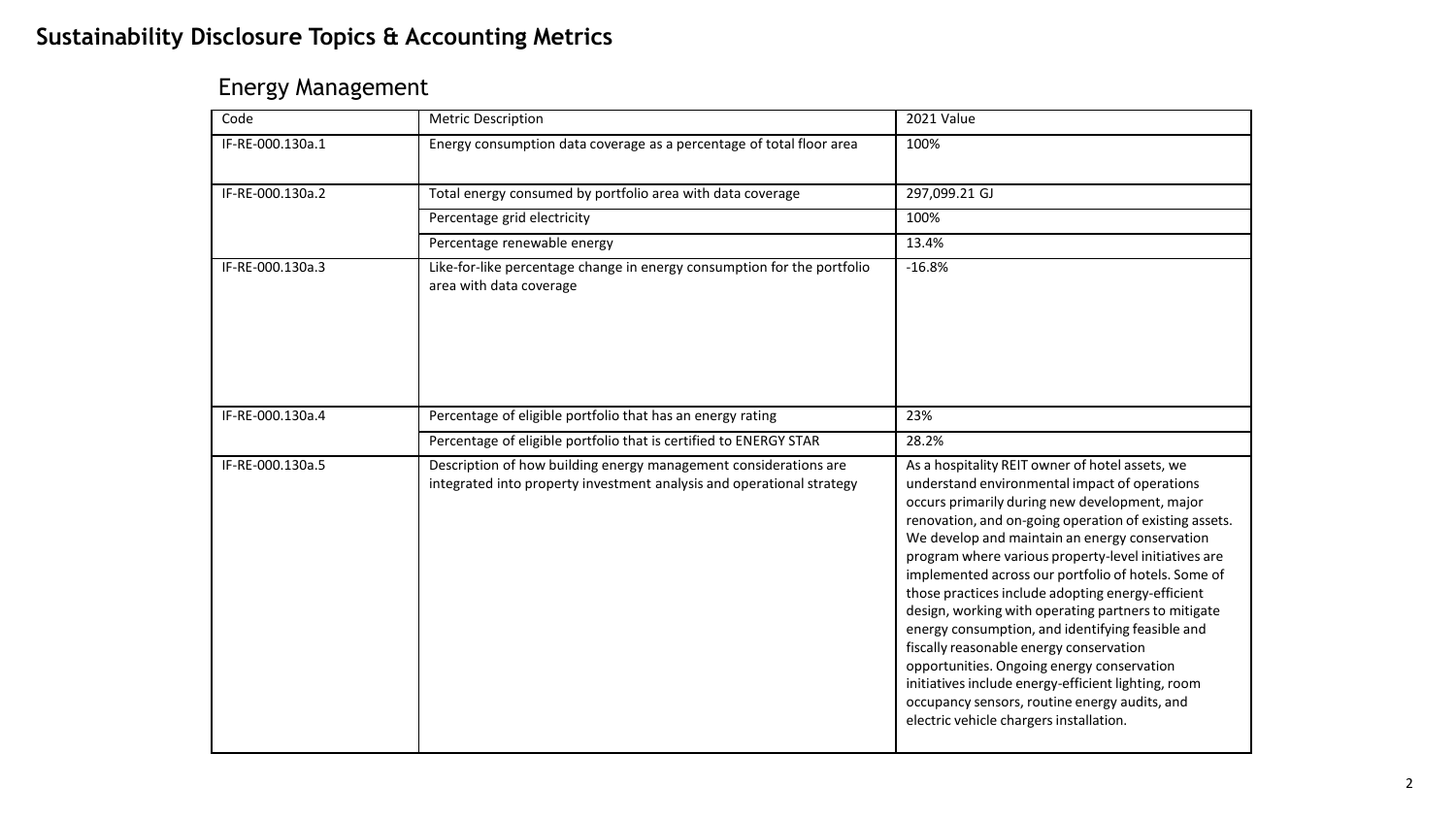#### Water Management

| Code             | <b>Metric Description</b>                                                                                                              | 2021 Value                                                                                                                                                                                                                                                                                                                                                                                                                                                                                                                                                                                                                                                                                                                                                                                                                                                         |
|------------------|----------------------------------------------------------------------------------------------------------------------------------------|--------------------------------------------------------------------------------------------------------------------------------------------------------------------------------------------------------------------------------------------------------------------------------------------------------------------------------------------------------------------------------------------------------------------------------------------------------------------------------------------------------------------------------------------------------------------------------------------------------------------------------------------------------------------------------------------------------------------------------------------------------------------------------------------------------------------------------------------------------------------|
| IF-RE-000.140a.1 | Water withdrawal data coverage as a percentage of<br>total floor area                                                                  | 100%                                                                                                                                                                                                                                                                                                                                                                                                                                                                                                                                                                                                                                                                                                                                                                                                                                                               |
|                  | Water withdrawal data coverage as a percentage of<br>floor area in regions with High or Extremely High<br><b>Baseline Water Stress</b> | 22.4%                                                                                                                                                                                                                                                                                                                                                                                                                                                                                                                                                                                                                                                                                                                                                                                                                                                              |
| IF-RE-000.140a.2 | Total water withdrawn by portfolio area with data<br>coverage                                                                          | 665.5 thousands $m3$                                                                                                                                                                                                                                                                                                                                                                                                                                                                                                                                                                                                                                                                                                                                                                                                                                               |
|                  | Percentage in regions with High or Extremely High<br><b>Baseline Water Stress</b>                                                      | 24%                                                                                                                                                                                                                                                                                                                                                                                                                                                                                                                                                                                                                                                                                                                                                                                                                                                                |
| IF-RE-000.140a.3 | Like-for-like percentage change in water withdrawn<br>for portfolio area with data coverage                                            | $-18.8%$                                                                                                                                                                                                                                                                                                                                                                                                                                                                                                                                                                                                                                                                                                                                                                                                                                                           |
| IF-RE-000.140a.4 | Description of water management risks and discussion<br>of strategies and practices to mitigate those risks                            | Water related risks are of high importance to our<br>portfolio considering that 22.4% of properties are in<br>areas of high or very high-water stress. We seek to<br>manage and mitigate water risk through our due<br>diligence and project management processes. We<br>work to improve water conservation at our properties<br>by developing property-level initiatives to improve<br>efficiency or reduce water consumption. Common<br>examples of our water initiatives include installing<br>auto-sensors, leveraging water-saving technologies,<br>and supporting our operating partners with adopting<br>a linen and towel reuse program. We also now<br>integrate a comprehensive water risk assessment that<br>allows us to judge the water risk at our properties'<br>location, including water stress, flood zone, and usage<br>as it relates to price. |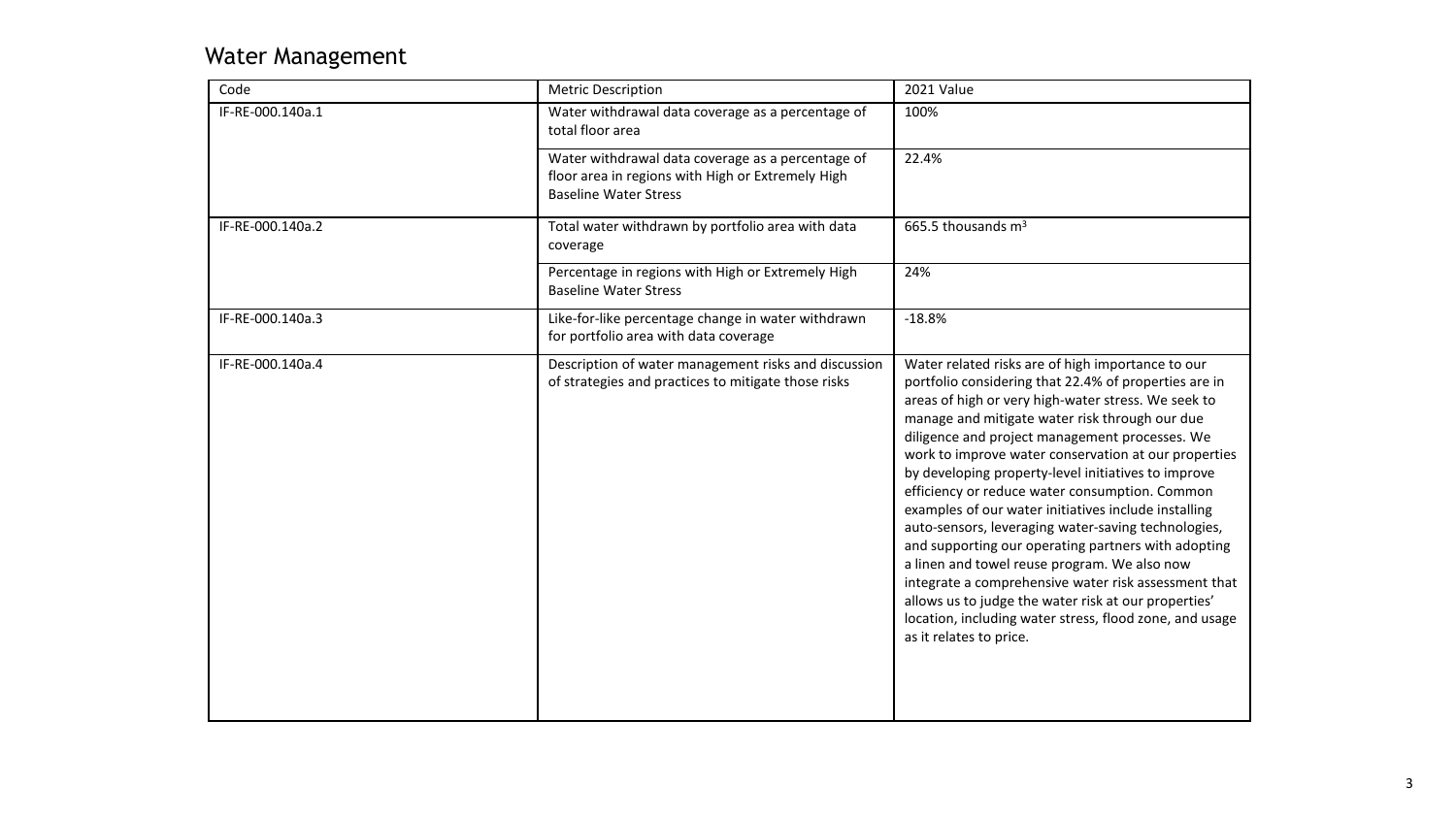## Management of Tenant Sustainability Impacts

| IF-RE-410a.1<br>Percentage of new leases that contain a cost recovery clause for<br>0%<br>resource efficiency-related capital improvements and associated<br>leased floor area, by property subsector |                                                                                                                                                                                                                                                                                                                                                                                                                                                                                                                                                                                                                                                                                                                                                                                                                                                                                                                                                                     |
|-------------------------------------------------------------------------------------------------------------------------------------------------------------------------------------------------------|---------------------------------------------------------------------------------------------------------------------------------------------------------------------------------------------------------------------------------------------------------------------------------------------------------------------------------------------------------------------------------------------------------------------------------------------------------------------------------------------------------------------------------------------------------------------------------------------------------------------------------------------------------------------------------------------------------------------------------------------------------------------------------------------------------------------------------------------------------------------------------------------------------------------------------------------------------------------|
| IF-RE-410a.2<br>Approximately 8%<br>Percentage of tenants that are separately metered or sub<br>metered for grid electricity and water withdrawals by property<br>subsector                           |                                                                                                                                                                                                                                                                                                                                                                                                                                                                                                                                                                                                                                                                                                                                                                                                                                                                                                                                                                     |
| IF-RE-410a.3<br>Discussion of approach to measuring, incentivizing, and<br>improving sustainability impacts of tenants<br>social factors.<br>to benchmark our environmental performance.              | We have engaged our third-party operating partner Island Hospitality<br>Management in several ways, including quarterly meetings with our<br>asset management team, collaborating with brands to deliver training,<br>such as 100% of associates being trained to recognize signs of human<br>trafficking at all properties. In early 2021, we launched a sustainability<br>survey to all the general managers in charge of operating our hotel<br>properties to provide insight into the properties' environmental and<br>With respect to our branded hotels, we work closely with Marriott<br>International, Hilton Worldwide and Hyatt to follow requirements and<br>guidance pertaining to environmental and social factors, such as waste<br>management, water usage, building safety, and health and wellbeing.<br>Additionally, we support industry collaboration and engagement by<br>participating in the Cornell Hotel Sustainability Benchmarking (CHSB) |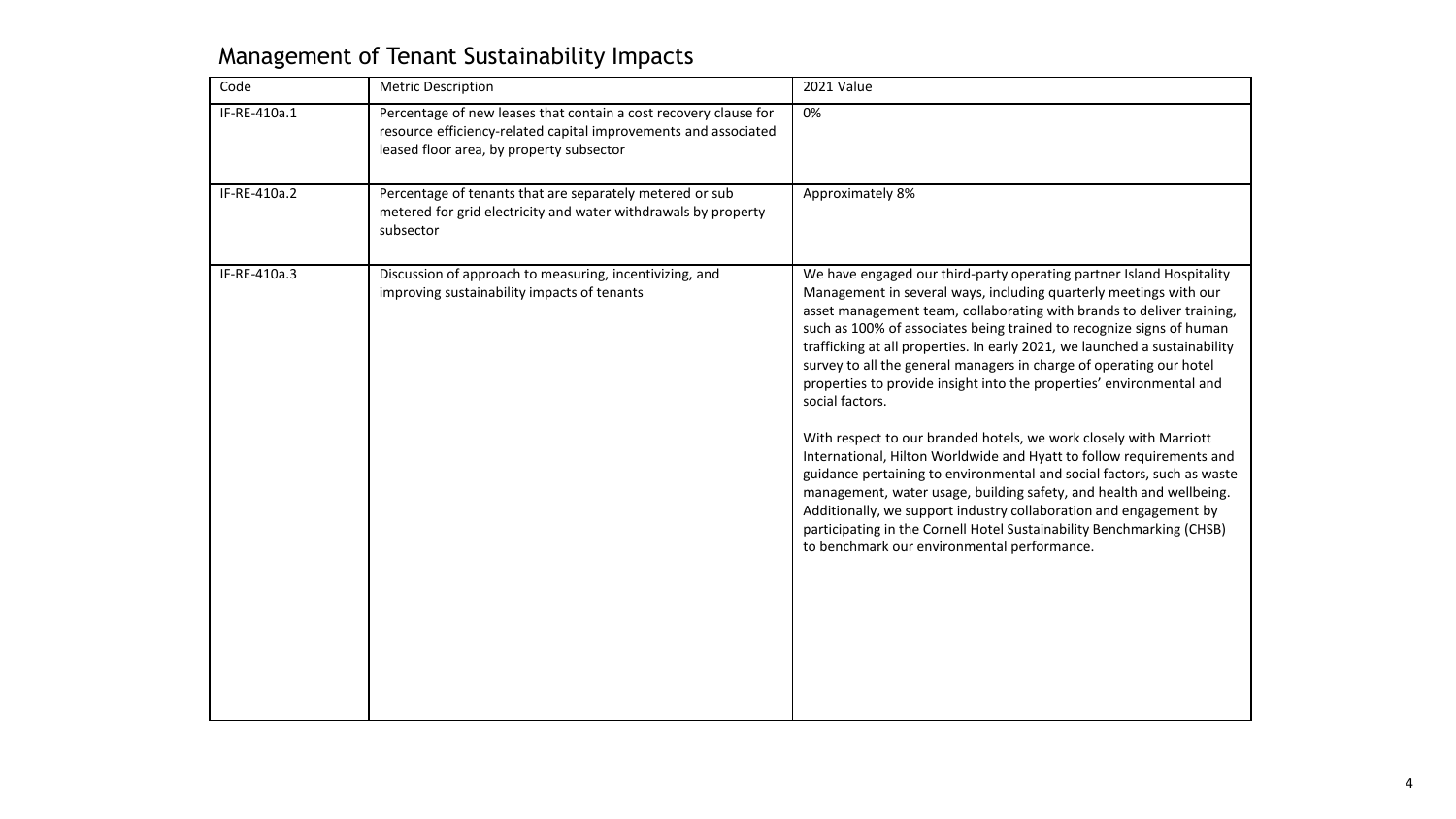## Climate Change Adaptation

| Code         | Metric Description                                                                                                                       | 2021 Value                                                                                                                                                                                                                                                                                                                                                                                                                                                                                                                                                                                                                                                                                                                                                                                                                                                                                                                                                                                                                                                  |
|--------------|------------------------------------------------------------------------------------------------------------------------------------------|-------------------------------------------------------------------------------------------------------------------------------------------------------------------------------------------------------------------------------------------------------------------------------------------------------------------------------------------------------------------------------------------------------------------------------------------------------------------------------------------------------------------------------------------------------------------------------------------------------------------------------------------------------------------------------------------------------------------------------------------------------------------------------------------------------------------------------------------------------------------------------------------------------------------------------------------------------------------------------------------------------------------------------------------------------------|
| IF-RE-450a.1 | Area of properties located in 100-year flood zones                                                                                       | 157,001 sq ft                                                                                                                                                                                                                                                                                                                                                                                                                                                                                                                                                                                                                                                                                                                                                                                                                                                                                                                                                                                                                                               |
| IF-RE-450a.2 | Description of climate change risk exposure analysis, degree of<br>systematic portfolio exposure, and strategies for mitigating<br>risks | Climate risk assessment is conducted across all properties in the<br>portfolio on an on-going basis. There are various sources which we<br>use to conduct climate risk assessment and to assess climate risk<br>indicators:<br>Temperature and Precipitation Change: We assess the changes in<br>long term temperature and precipitation that will be<br>observed at the location of our properties. The source used<br>to determine temperature and precipitation change are<br>WorldClim future data projection<br>Cyclone: Using the UNEP Global Risk Data Platform, we determine<br>the cyclone risk our property's location<br>Flood and Drought: Flood and drought risks are sourced from WRI<br>Aqueduct<br>Sea Level Rise: Sea level rise vulnerability at 1-6m heights is<br>ascertained from Center for Remote Sensing of Ice Sheets<br>Results are obtained for each of the above indicator and for each<br>property, after which we identify and analyze the best measures<br>and initiatives to be undertaken at property and portfolio level. |